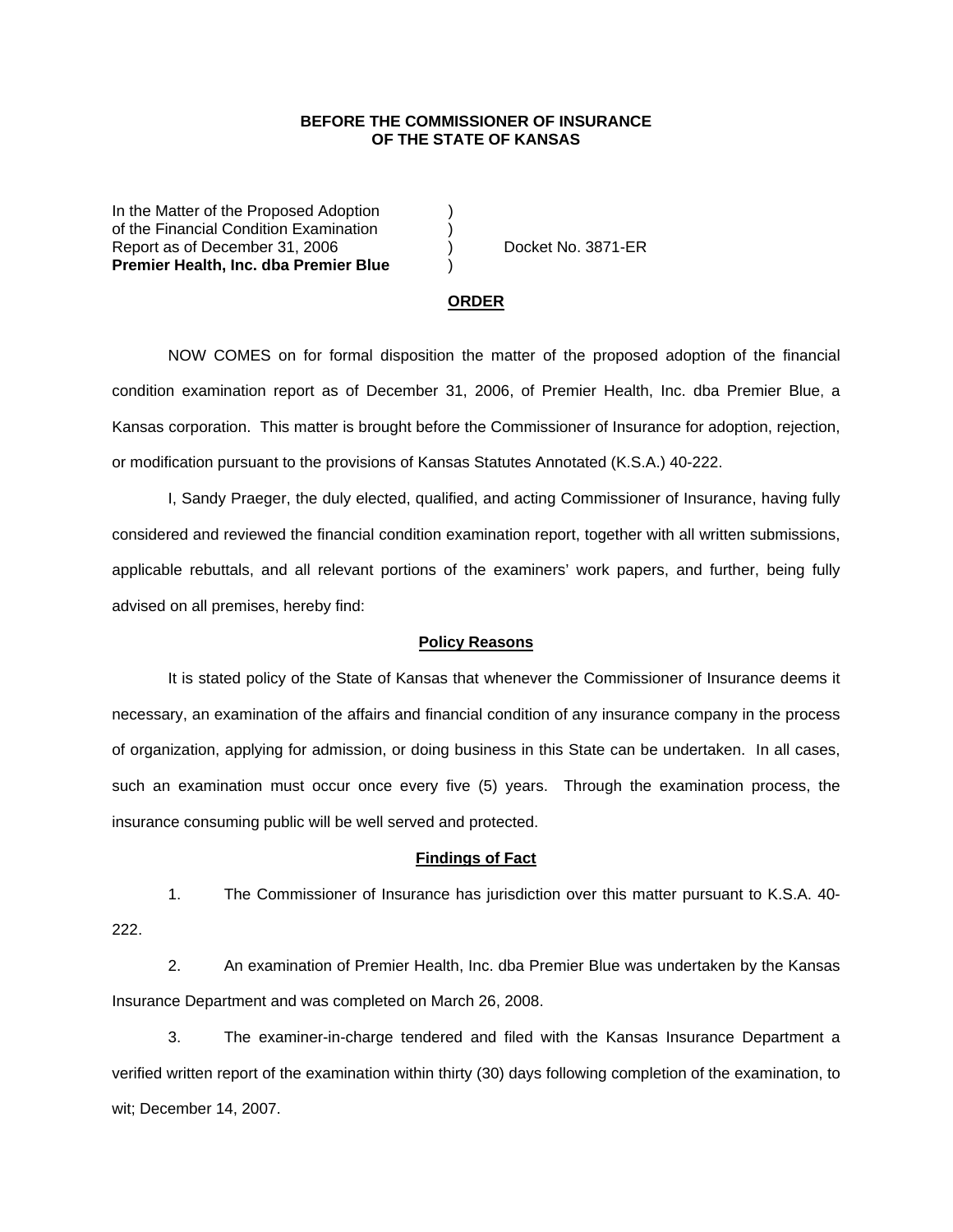4. Following receipt of the verified report, the Kansas Insurance Department transmitted the report to Premier Health, Inc. dba Premier Blue on March 26, 2008, with a duly executed notice advising the company of its opportunity to prepare and submit to the Kansas Insurance Department a written submission or rebuttal with respect to any and all matters contained in the report. Premier Health, Inc. dba Premier Blue was further advised that any written submission or rebuttal needed to be filed with the Kansas Insurance Department no later than thirty (30) days after receipt of the verified report.

 5. Premier Health, Inc. dba Premier Blue filed a written acceptance of the verified report on April 11, 2008.

6. Based upon the written submission tendered by Premier Health, Inc. dba Premier Blue, the company took no exceptions to matters contained in the verified report.

 7. Within thirty (30) days of the end of the time period allowed for written submission or rebuttal, the Commissioner of Insurance fully reviewed the report, together with all written submissions and rebuttals provided by Premier Health, Inc. dba Premier Blue. The Commissioner of Insurance further reviewed all relevant workpapers.

 8. No other written submissions or rebuttals were submitted by Premier Health, Inc. dba Premier Blue.

## **Conclusion of Law**

9. K.S.A. 40-222(k)(2) provides:

"Within 30 days of the end of the period allowed for the receipt of written submissions or rebuttals, the commissioner shall fully consider and review the report, together with any written submissions or rebuttals and any relevant portions of the examiners workpapers and enter an order:

- (A) Adopting the examination report as filed or with modification or corrections. If the examination report reveals that the company is operating in violation of any law, regulation or prior order of the commissioner, the commissioner may order the company to take any action the commissioner considers necessary and appropriate to cure such violations; or
- (B) rejecting the examination report with directions to the examiners to reopen the examination for purposes of obtaining additional data, documentation or information, and refiling pursuant to subsection (k); or
- (C) call and conduct a fact-finding hearing in accordance with K.S.A. 40-281 and amendments thereto for purposes of obtaining additional documentation, data, information and testimony."